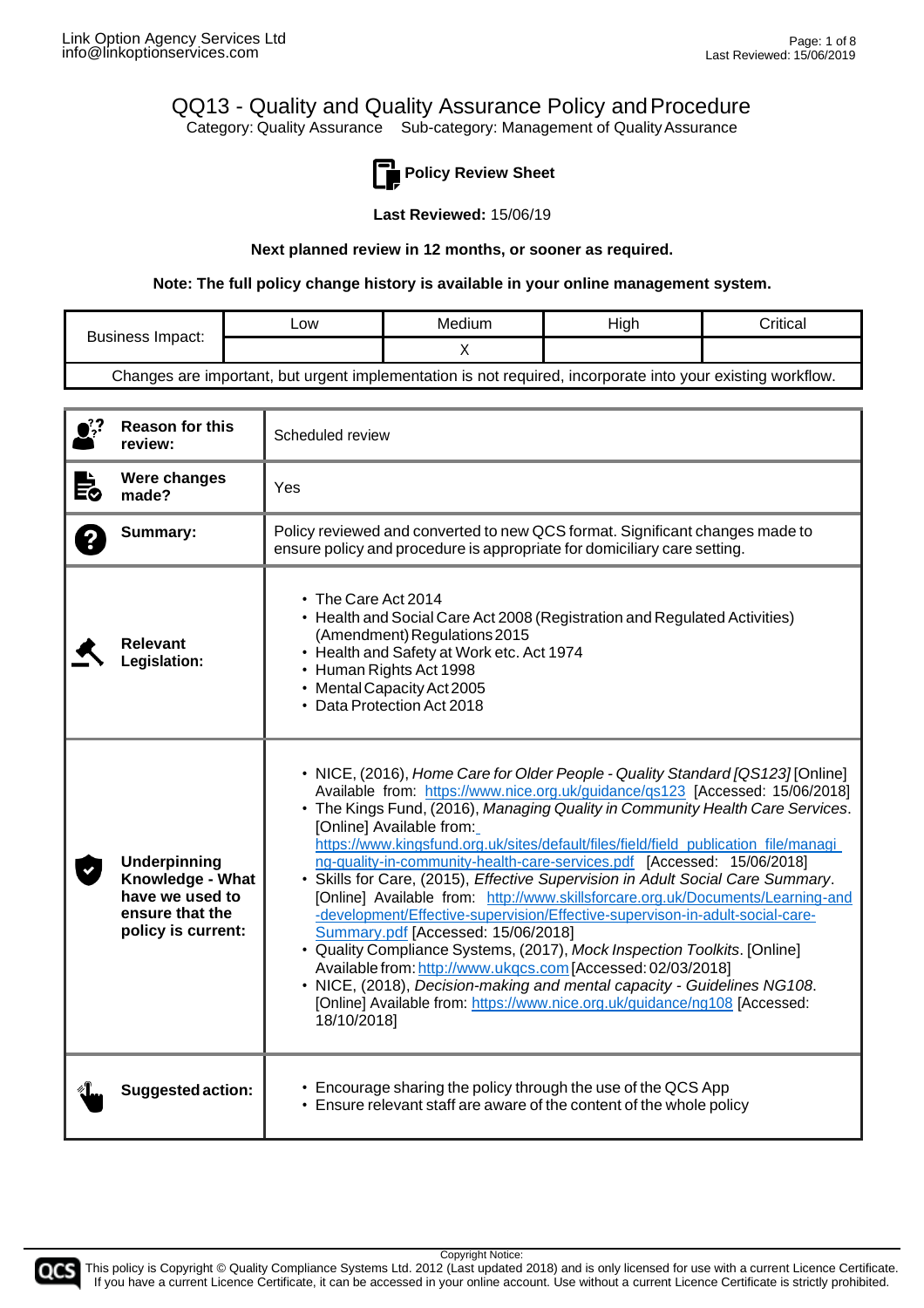This page is deliberately left blank



Copyright Notice: COCS This policy is Copyright © Quality Compliance Systems Ltd. 2012 (Last updated 2018) and is only licensed for use with a current Licence Certificate. If you have a current Licence Certificate, it can be accessed in your online account. Use without a current Licence Certificate is strictly prohibited.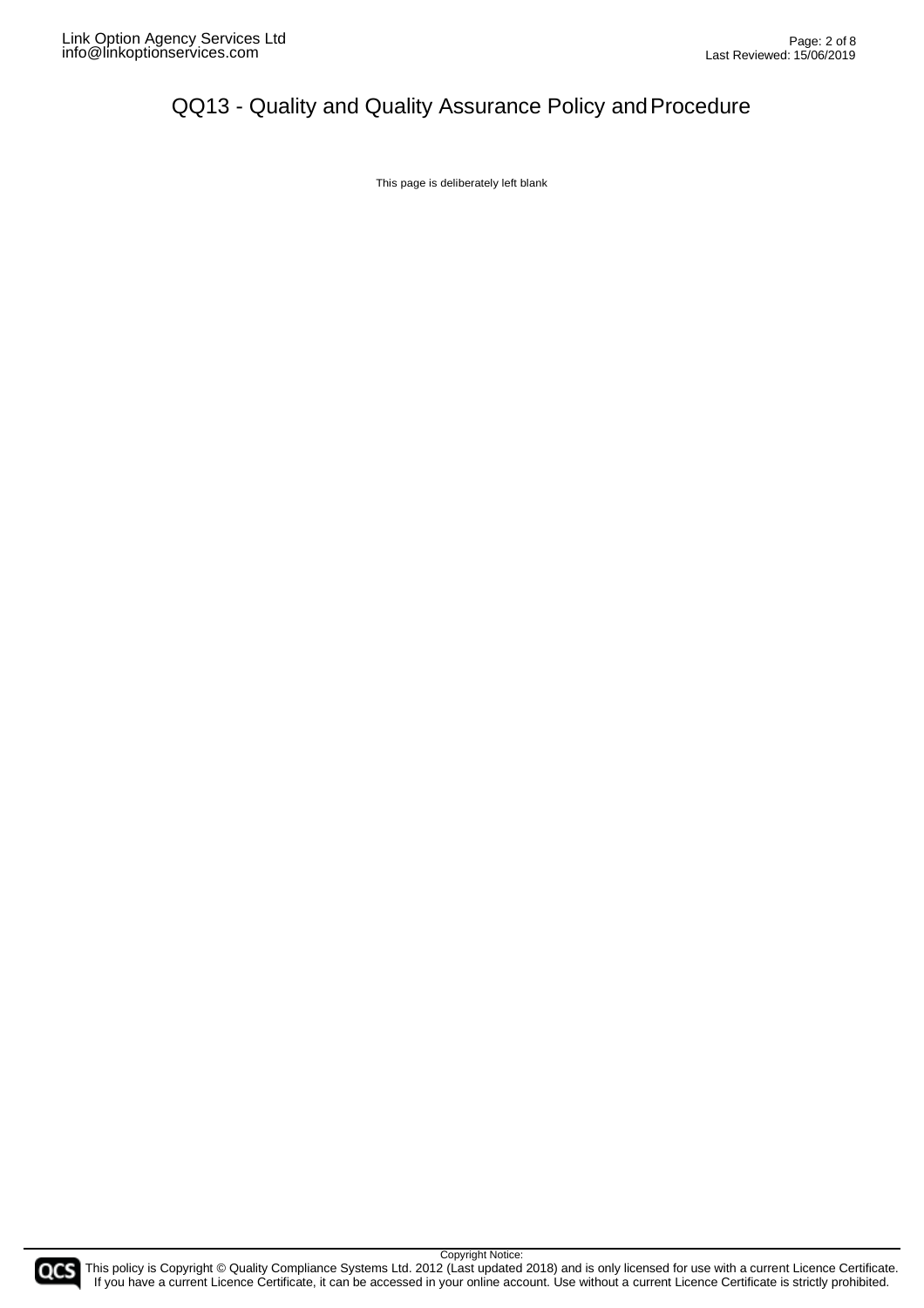#### **1. Purpose**  $\overline{\mathbf{?}}$

**1.1** To set out how Link Option Agency Services Ltd intends to achieve continuous improvement in all services, reflecting national, local and Link Option Agency Services Ltd priorities.

**1.2** To ensure the consistent delivery of safe, effective care that results in a positive Service User experience.

**1.3** To support Link Option Agency Services Ltd in meeting the following Key Lines of Enquiry:

| <b>Key Question</b> | Key Line of Enquiry (KLOE)                                                                                                                                                    |  |
|---------------------|-------------------------------------------------------------------------------------------------------------------------------------------------------------------------------|--|
| <b>SAFE</b>         | S3: How does the service make sure that there are sufficient numbers of suitable staff<br>to support people to stay safe and meet their needs?                                |  |
| <b>CARING</b>       | C2: How does the service support people to express their views and be actively<br>involved in making decisions about their care, support and treatment as far as<br>possible? |  |
| <b>RESPONSIVE</b>   | R2: How are people's concerns and complaints listened and responded to and used to<br>improve the quality of care?                                                            |  |
| <b>WELL-LED</b>     | W2: Does the governance framework ensure that responsibilities are clear and that<br>quality performance, risks and regulatory requirements are understood and managed?       |  |

**1.4** To meet the legal requirements of the regulated activities that Link Option Agency Services Ltd is registered to provide:

- The Care Act 2014
- Health and Social Care Act 2008 (Registration and Regulated Activities) (Amendment) Regulations 2015
- Health and Safety at Work etc. Act 1974
- Human Rights Act 1998
- Mental Capacity Act 2005
- Data Protection Act 2018

**252** 2. Scope

- **2.1** The following roles may be affected by this policy:
	- All staff
- **2.2** The following people may be affected by this policy:
	- Service Users

**2.3** The following stakeholders may be affected by this policy:

- Commissioners
- Local Authority
- NHS
- Family
- Advocates
- Externalhealthprofessionals

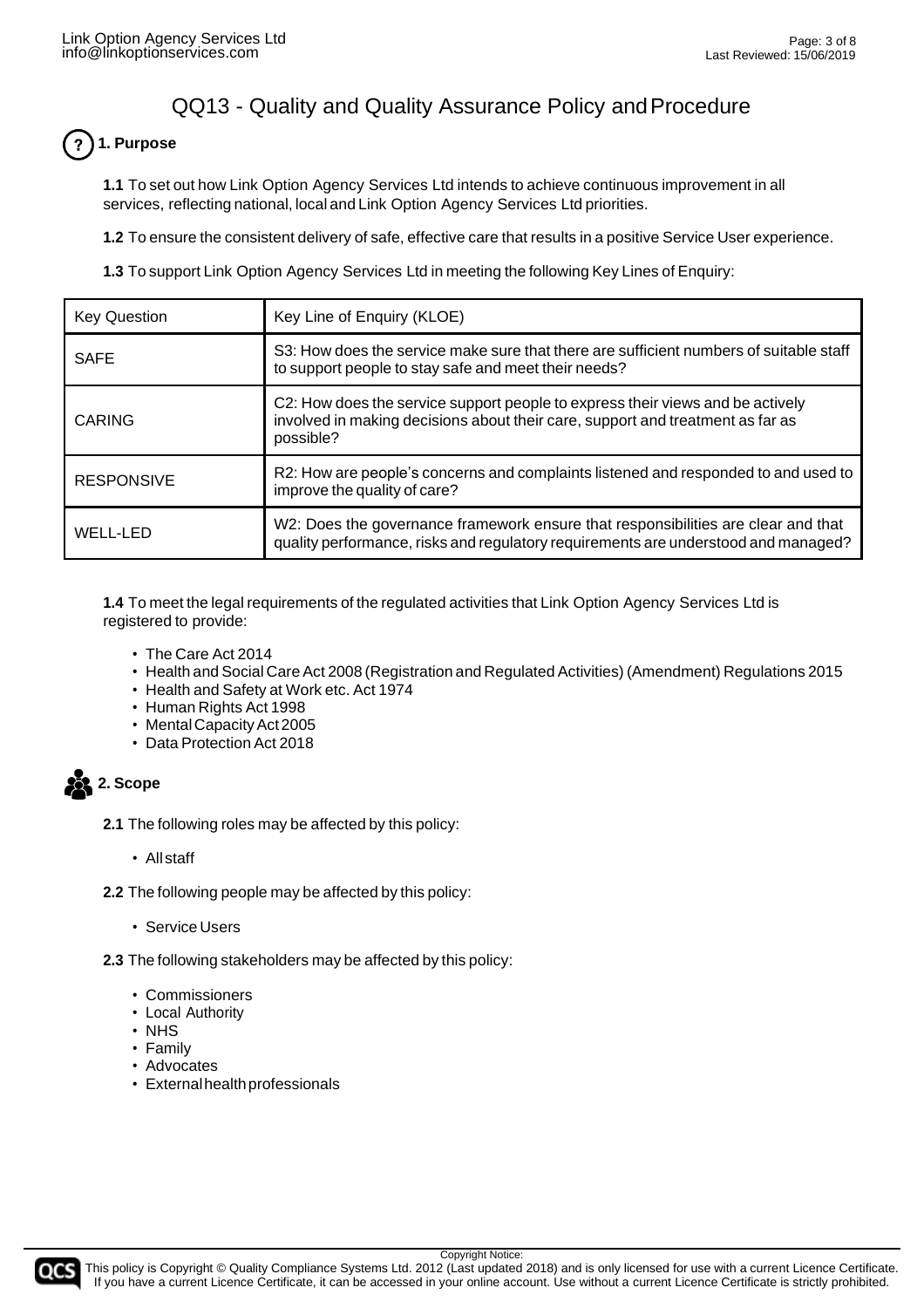

### **3. Objectives**

**3.1** To describe the mechanisms Link Option Agency Services Ltd has in place to confirm that their quality processes meet Care Quality Commission requirements as well as the needs of The Agency, our employees, our Service Users and others key stakeholders.

**3.2** To highlight that Link Option Agency Services Ltd promotes a culture where quality Care as well as Service User and staff safety remain high priority.

**3.3** To emphasise that the provision of evidence-based best practice underpins all activity within Link Option Agency Services Ltd and our processes are benchmarked against NICE guidelines and other best practice guidance.

**3.4** To confirm the commitment of Love All Health Care Limited to quality and ensuring that robust governance processes exist within Link Option Agency Services Ltd.

### **4.Policy**

**4.1** Link Option Agency Services Ltd will ensure that there is effective governance, including assurance and auditing systems and processes. These will assess, monitor and drive improvement in the quality and safety of the services provided, including the quality of the experience for Service Users. The systems and processes will also assess, monitor and mitigate any risks relating the health, safety and welfare of Service Users and others.

Link Option Agency Services Ltd is committed to ensuring that we continually evaluate and seek to improve our governanceandauditingpractice.

**4.2** The organisation's aim is to delivering safe, caring, efficient, high-quality Care services which fully integrates quality, performance and governance as detailed in our vision and values.

Link Option Agency Services Ltd recognises that a quality service is one that understands the needs and circumstances of each Service User the local community and staff members. We fully appreciate that a quality service ensures that Care services are accessible, appropriate, safe and effective for all and that this includes protected characteristic groups. We also believe that workplaces should be free from discrimination so that staff can thrive and deliver excellence.

**4.3** Link Option Agency Services Ltd will anticipate and be responsive to the changing needs of our diverse Service Users and the changing needs within our local community. We are committed to providing the best possible Service User Care and valuing the professionalism of our staff.

**4.4** Link Option Agency Services Ltd will ensure necessary resources are available to effectively monitor key performance indicators. This data will be used to inform management decisions which support delivery of quality services, ongoing quality improvement and business planning decisions.

**4.5** Within Link Option Agency Services Ltd, key individuals with the appropriate skills, experience, and knowledge will be identified to have responsibility forthe following:

- Implementation of quality procedures and systems
- Meeting legal, regulatory and contractual compliance
- Auditing of the service
- Collation of data and information to monitor performance against agreed quality standards
- Listening and responding to Service Users concerns, feedback and views
- Listening and responding to concerns raised by Link Option Agency Services Ltd staff and other key stakeholders

**4.6** The Registered Manager has overall responsibility for:

- Ensuring there is ongoing compliance with regulatory and contractual requirements
- Ensuring compliance with policies and procedures
- Ensuring there are sufficient numbers of staff with suitable skills, experience and knowledge to deliver safe Care and maintain a high-quality service
- Reviewing and learning from accidents. incidents (including safeguarding), complaints and sharing this



This policy is Copyright © Quality Compliance Systems Ltd. 2012 (Last updated 2018) and is only licensed for use with a current Licence Certificate. If you have a current Licence Certificate, it can be accessed in your online account. Use without a current Licence Certificate is strictly prohibited.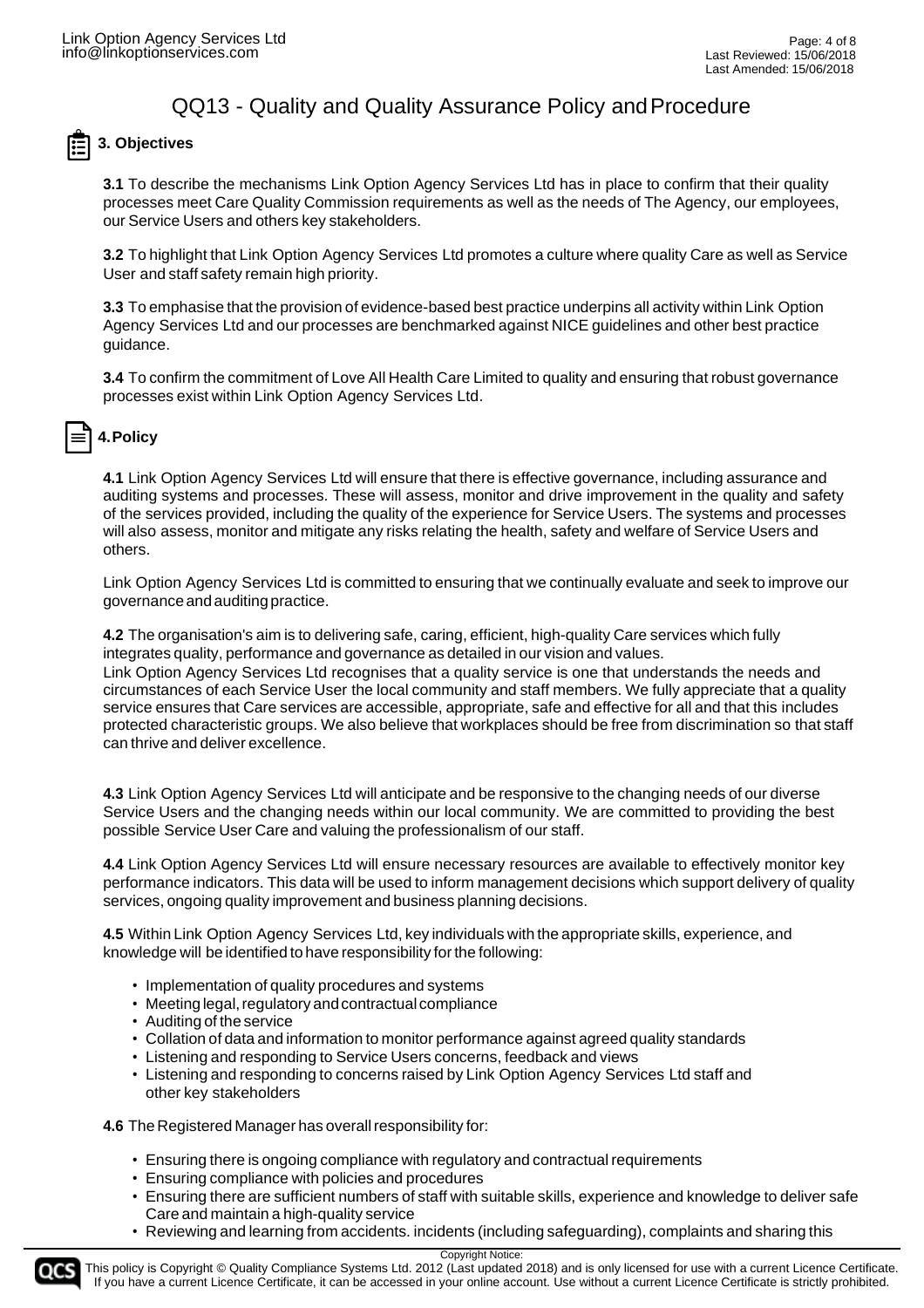### QQ13 - Quality and Quality Assurance Policy and Procedure learning withstaff

• Seeking feedback from stakeholders



COCS This policy is Copyright © Quality Compliance Systems Ltd. 2012 (Last updated 2018) and is only licensed for use with a current Licence Certificate. If you have a current Licence Certificate, it can be accessed in your online account. Use without a current Licence Certificate is strictly prohibited.

Copyright Notice: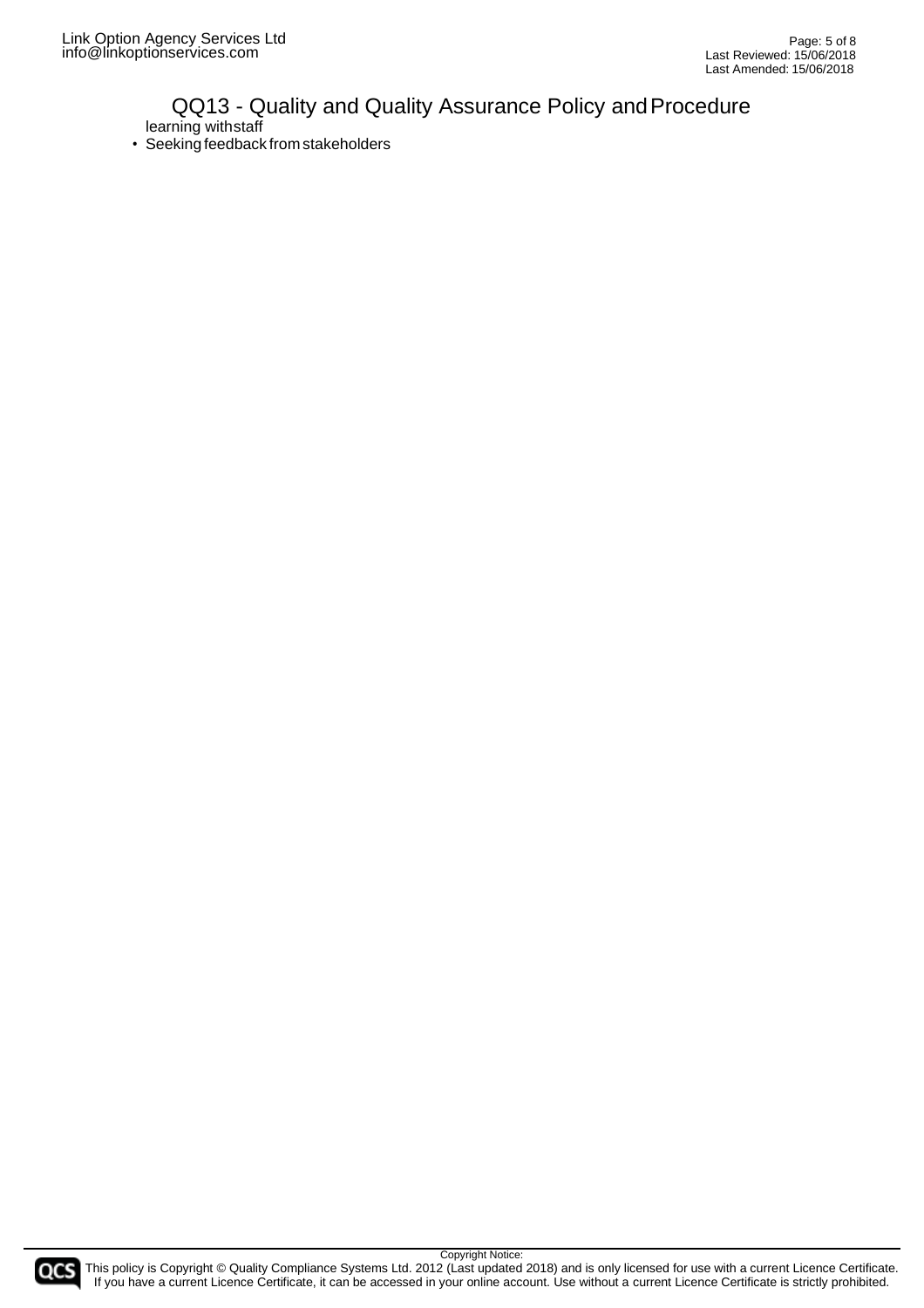- Acting on results of audits and reviews of the service
- Developing systems of achieving continuous improvement
- Collation, reporting and using data to inform stakeholders of the quality of the service
- Promoting a supportive, transparent culture where Link Option Agency Services Ltd can learn from any mistakes
- Collaborative working with commissioners, Luton Borough Council and CCGs to identify opportunities to meet the needs of the local community

## **5. Procedure**

#### **5.1 Link Option Agency Services Ltd Quality Framework**

Link Option Agency Services Ltd will embed a quality framework that includes:

- Clearly defined quality objectives that are specific, measurable, achievable and time sensitive
- Ensuring a person-centred approach to the Care for each Service User
- Enabling the Service Users we Care for to set their personal objectives and involving them in the review process
- Setting targets that are focused on meeting the needs of our Service Users, our business and other stakeholders
- An organisational structure that identifies who provides vision and direction within Link Option Agency Services Ltd
- An implemented, up to date suite of policies and procedures that are evidence-based, reflect best practice, the needs of Link Option Agency Services Ltd and dovetail with any contractual requirements with regular audit cycles to ensure compliance
- A robust Business Plan that details the strategic priorities for the next five years
- Personal development plans, supervision, and appraisal systems for staff to ensure that they have the relevant skills knowledge andexpertise
- The use of effective communication tools to minimise any internal or external communication barriers
- An active internal and external audit process with outcomes feeding back into the quality cycle
- An infrastructure and resources that can support delivery of aims and strategic priorities
- The building of positive relationships with partners and others working in the sector to enable sharing of experiences and resources, to pool expertise and work in partnership for the best interest of Service Users
- A means of evaluating all activity on a continuous basis and using feedback gained to inform the development ofservices

#### **5.2 Service Users**

- Link Option Agency Services Ltd should ensure that all Service Users have a person-centred Care Plan that meets their needs, expectations and wishes, created where possible, before their Care starts
- Care Plans should be reviewed within 6 weeks of Care starting and at least once a year
- Link Option Agency Services Ltd must ensure that risk assessments and Care Plans are reviewed when needs change, when there is an incident, concern or near miss and within 6 weeks of Care commencing and at least annually
- Service Users must be at the heart of any Care Planning and with their consent, family or someone who can advocate on their behalf will be involved
- Link Option Agency Services Ltd must ensure that Service Users know how to raise concerns, share their views and how to get involved with shaping service delivery. Link Option Agency Services Ltd will listen and respond, documenting any action taken
- Link Option Agency Services Ltd must audit consistency and reliability of Care and take remedial action where required
- Link Option Agency Services Ltd must ensure that principles of privacy, dignity and respect underpin all Care delivery and this will be audited

#### **5.3 Staff**

- Recruitment should be values based and robust to ensure the right people are recruited for the right job. There is a formal induction process for all staff to ensure they are provided with the skills and knowledge to gain competence to fulfil their roles. Recruitment should ensure that all pre-employment checks are undertaken and documents are held in line with the Data Protection requirements
- Link Option Agency Services Ltd should undertake spot checks on every Care Worker at the Service User's home to witness Care delivery at a frequency agreed by Link Option Agency Services Ltd

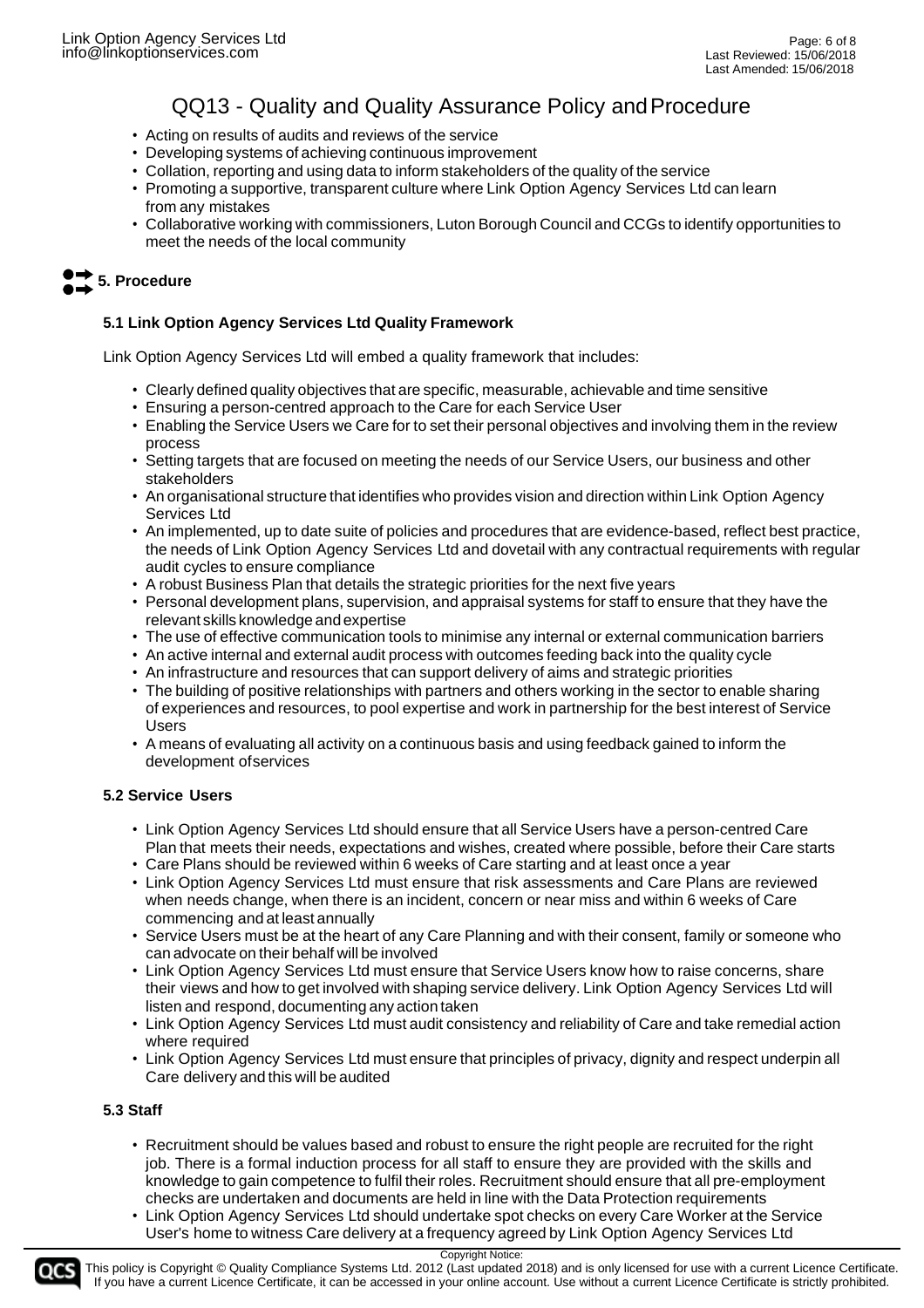- Link Option Agency Services Ltd must contact the Service User in advance to arrange a spot check to ensure the Service User knows who will be visiting their home
- Link Option Agency Services Ltd must ensure all staff have regular supervisions which will include a mix of 1:1 and group supervision at a frequency agreed by Link Option Agency Services Ltd
- New staff should undergo supervision more frequently and where concerns arise about any member of staff, supervision frequency will increase
- Priority should be given to training and personal and professional development with the need to attend mandatory trainingemphasised

#### **5.4 Culture**

The Registered Manager should promote a culture that is open, honest, transparent, safe and caring. The Registered Manager will ensure that:

- Staff are given the opportunity to take part in surveys that are anonymised, collated and used to determine trends
- Processes support a person-centred, 'fair blame' culture that actively encourages Service Users and/or their family or carers and Care Workers to report their concerns
- Whistleblowing and Safeguarding Policies and Procedures are widely publicised and linked to Luton Borough Councilprocedures
- A learning culture is promoted, with audit and investigation outcomes being disseminated to staff so that lessons can be learnt and measures put in place to ensure incidents don't arise again
- Any audits that result in actions identified, will be implemented in a timely, supportive manner, using the change management approach

#### **5.5 Policies and Procedures**

- Mr Hosea Bungwe has responsibility for ensuring that staff can access policies and procedures via the QCS online Management System or the QCS Mobile App
- These should be made available to ensure a consistently high standard of quality care is delivered
- Mr Hosea Bungwe must review the policies and procedures and ensure they meet the needs of Link Option Agency Services Ltd and make amendments where required to meet local policy requirements
- Mr Hosea Bungwe must ensure the policies and procedures are implemented and embedded within Link Option Agency Services Ltd and will undertake regular compliance audits
- Mr Hosea Bungwe must keep up to date with any local policy or best practice changes and ensure these changes are cascaded to staff
- Mr Hosea Bungwe should utilise the QCS Mock Inspection Toolkit to support any audits

#### **5.6 Training**

- A training matrix is developed and all staff undergo training needs analysis
- Training and Development is given high priority and Care Workers have a requirement to attend
- Training and Development is also given high priority for other staff within Link Option Agency Services Ltd to ensure a knowledgeable and competent workforce
- An environment is created where staff are committed to develop and change practice and systems in the light of research, good practice and evidence-based care
- Link Option Agency Services Ltd will review training materials alongside any published policies and procedures to ensure consistency and ensure that they dovetail
- Training is reviewed as part of root cause analysis and lessons learned when things go wrong. Mr Hosea Bungwe will ensure mechanisms are put in place to ensure any gaps in training are closed

#### **5.7 Audit**

The Nominated Person or delegated other will undertake monthly quality control audits and reviews of their service as dictated by the quality framework. These service reviews should include the following umbrella terms:

- Financialtransactions
- Health and safety
- Accidents andincidents
- Safeguarding
- Compliments, concerns, and complaints
- Service User and staff feedback
- Infection control
- Care and safety performance, e.g. Care documentation, medicine management, nutrition, tissue viability

Copyright Notice: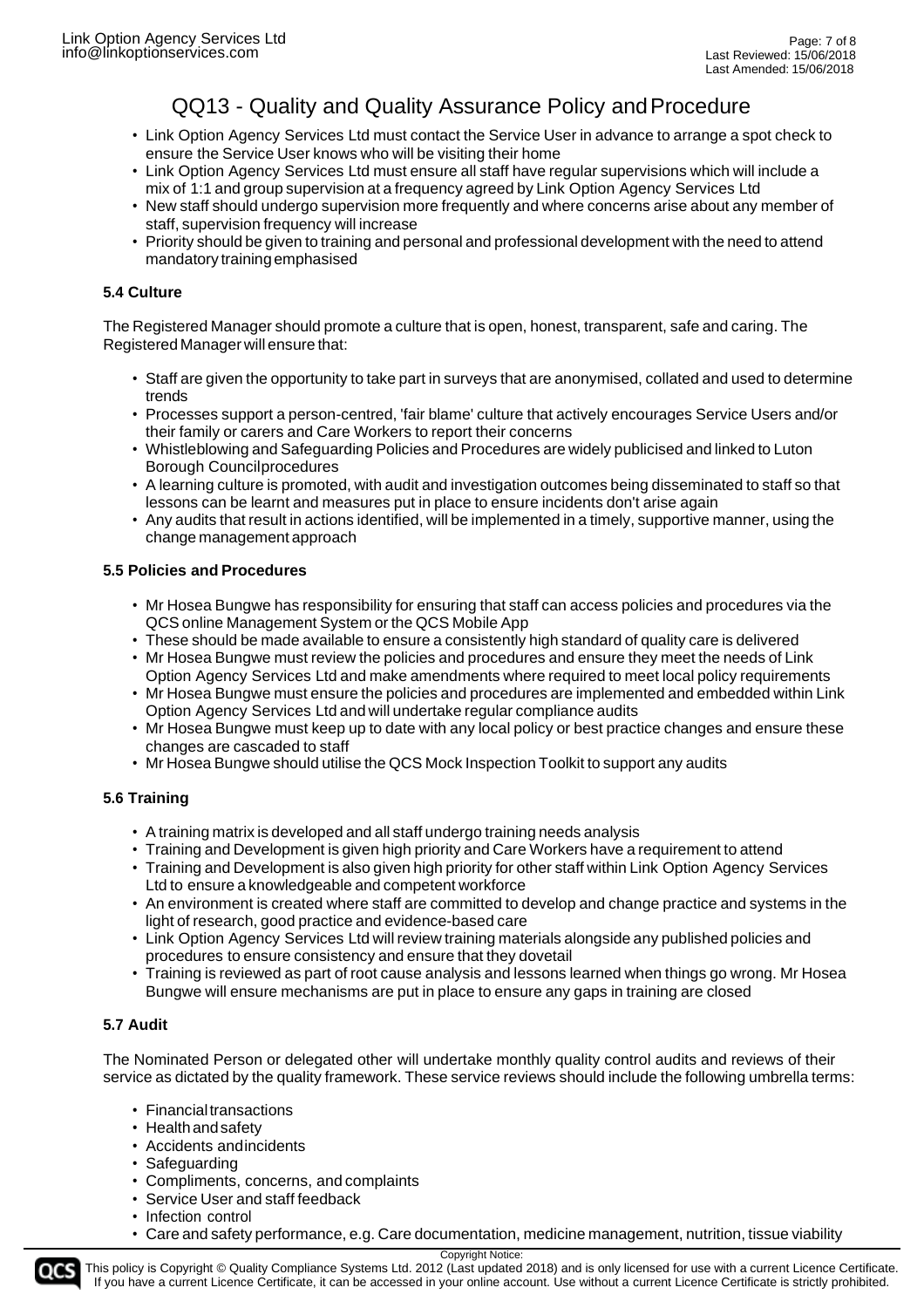- Home visit spot checks
- Thematic audits and national audits will also be used to provide focused reviews of quality

Results will be analysed and used to:

- Develop action plans to enable achievement of improvement and result
- Steer the direction for quality initiatives and review of Link Option Agency Services Ltd strategy
- Form supervisions, training and performance management where necessary

This does not replace any additional, more frequent quality assurance checks that are completed as locally agreed by Link Option Agency Services Ltd.

#### **5.8 Corporate Social Responsibility**

Link Option Agency Services Ltd is a socially responsible business and we recognise the active role we can play in helping to build happier and healthier communities. Love All Health Care Limited will do this by:

- Ensuring ethical purchasing with due diligence carried out on our supply chains
- Adhering to Modern Slavery and Human Trafficking Laws as part of our purchasing strategy
- Complying with local waste reduction and recycling requirements
- Striving to be a responsible neighbour in the community we operate by ensuring the safety and security of The Agencypremises
- Finding and investing in technological solutions where possible, such as low energy lighting systems, that can help us use energy resources more efficiently
- Being a 'champion' of change, showing how much we care about the need for a low carbon economy and reducing our carbon footprint by ensuring staff can keep car journeys to a minimum by careful rostering
- Motivating staff to actively care about the environment, giving them guidance and information to help them make a real difference

# **6. Definitions**

#### **6.1 Quality Assurance**

- Quality assurance is the process of verifying or determining whether products or services meet or exceed userexpectations
- Quality assurance is a process-driven approach with specific steps to help define and attain goals
- This process considers design, development, implementation, and evaluation
- It is essentially about learning what works well and striving to do it evenbetter
- It also means establishing what may need to change to meet a need

#### **6.2 Quality Framework**

- A quality framework is a structure which defines Quality in practical terms for an organisation
- It sets out expectations in domains for quality and represents a single framework through which can be the evaluation, management, and improvement of the quality of the service



This policy is Copyright © Quality Compliance Systems Ltd. 2012 (Last updated 2018) and is only licensed for use with a current Licence Certificate. If you have a current Licence Certificate, it can be accessed in your online account. Use without a current Licence Certificate is strictly prohibited.